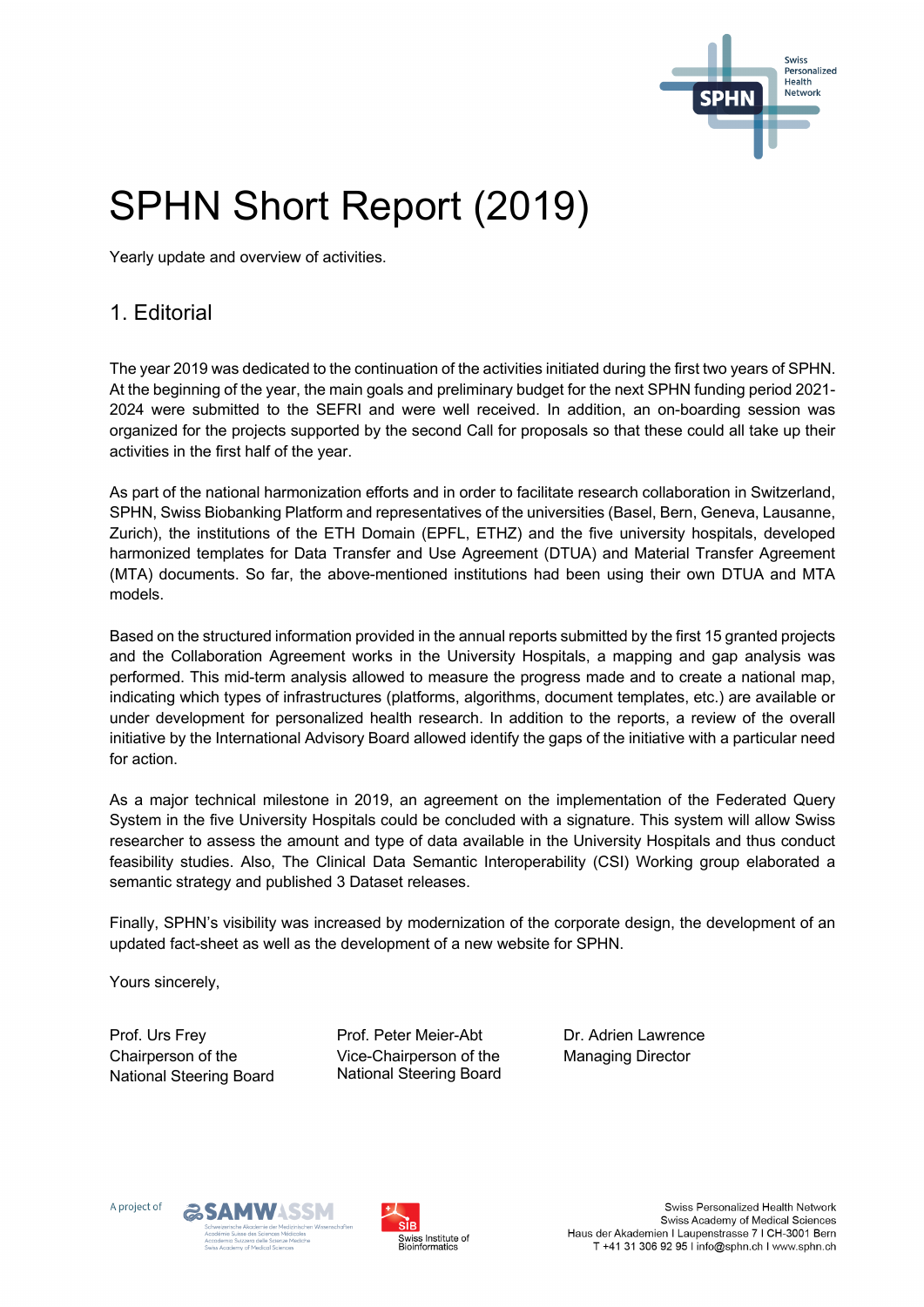# 2. Activities and achievements in 2019

SPHN's activities are outlined according to four main categories:

- Funding activities;
- Data Coordination Center & BioMedIT;
- National and international collaboration;
- Events & communication.

## 2.1 Funding activities

In 2019, the implementation and management of the funding instruments defined in the Funding Regulations continued (total budget: CHF 46 million):

With respect to the Collaboration agreements, the annual reports were submitted by the five University Hospitals in a timely manner. The Management Office (MO) coordinated the reporting and evaluation process. All milestones defined in the collaboration agreements were achieved. As a feedback to the University Hospitals (UH), the implementation of the general consent model approved by unimedsuisse and swissethics until 31 March 2020 was deemed highly desirable by the National Steering Board (NSB).

Concerning the 25 SPHN-funded projects, the 10 selected projects from the Call 2018 took up their activities and published a non-scientific summary on the SPHN website. During an onboarding meeting in March 2019, the new projects were introduced to the grant management guidelines and expectations from the SPHN governance, Data Coordination Center (DCC) and BioMedIT. Meanwhile, the annual reports of the 15 projects awarded in 2017 were reviewed by the different boards of SPHN and recommendations concerning the continuation of the payment were submitted to the NSB by the NSB Ausschuss. Finally, the 15 Infrastructure Development projects and Drivers projects were asked to present the progress and obstacles encountered to the International Advisory Board (IAB) and peers from the SPHN community in the frame of the SPHN Review Meeting of 5-6.9.2019.

A lay-summary of each project is available on the SPHN website: www.sphn.ch/en/projects.html

## 2.2 Data Coordination Center & BioMedIT

Within SPHN, the SIB Swiss Institute of Bioinformatics is responsible for two assignments: the management of the SPHN Data Coordination Center (DCC) and the BioMedIT project. The SIB Group, who is in charge of these two assignments, is the "Personalized Health Informatics" (PHI) Group, based in Basel.

The mandate of the DCC is to promote the development and implementation of nationwide standards for data semantics and exchange mechanisms in order to meet the interoperability goals of the SPHN initiative. Within this scope, the DCC is responsible for the coordination of the SPHN-Driver projects. In addition, the DCC is responsible for the technical implementation (on a national level) of milestones B (Definition of data interoperability standards), C (Clinical research data management at hospitals) and D (Biobanking interoperability) of the collaboration agreements between SAMS/SPHN and the University Hospitals. Further, the DCC has the mandate to assess, if work products of the collaboration agreements meet the relevant criteria. Many activities of the DCC have a direct link to the BioMedIT project, the aim of which is





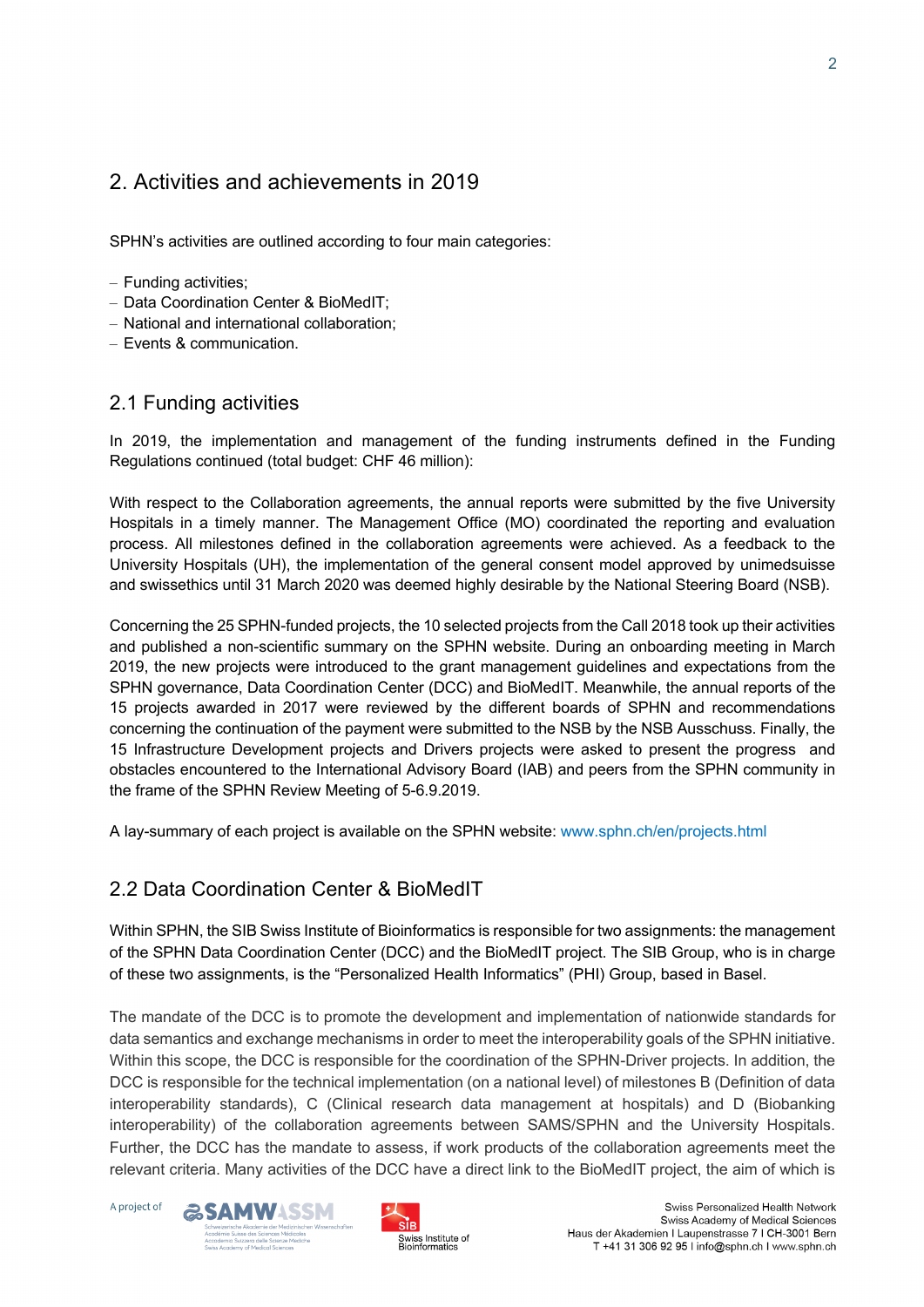to establish a coordinated network of ICT core facilities at Swiss universities for secure processing of biomedical data. This network is centered between the University Hospitals and researchers anywhere in Switzerland, thus enabling authorized project members to access and analyze the data with access to this network.

#### 2.2.1 DCC activities and achievements in 2019

Following Prof. Torsten Schwede's appointment to the Vice Rectorship of the University of Basel in 2018, Dr. Katrin Crameri was installed as the Director of the PHI Group in March 2019.

In 2019, PHI also recruited two Clinical Data Specialists to support the Clinical Data Semantics Interoperability Working Group and core DCC functions. Both have been instrumental in advancing one of PHI's mandates: to promote the development and implementation of nationwide standards for data semantics and exchange mechanisms. Concerning semantic interoperability, the PHI group together with the expert working group completed the definition of the basic routine data, as required in the collaboration agreements between SPHN and the university hospitals, and most of the specific routine data, which is needed to support the SPHN projects of the first funding round. The group published three releases of the SPHN dataset in 2019. Concerning the choice of transport and storage format within SPHN, different possibilities were evaluated, implying that the format allows transport of data without affecting the semantic meanings and the highest degree of flexibility when it comes to data reuse. This evaluation revealed RDF as a potential format of choice. A two-day hackathon in November 2019 resulted in the successful integration of mock data form all five hospitals in RDF.

The setup of a federated query system over all five university hospitals enabling feasibility studies for researchers took an important step forward in 2019: all involved parties approved the collaboration agreement, and the PHI group started the detailed planning concerning the adaptation of the data model and GUI of the product of choice, and regarding the specifications for the ETL process – in close collaboration with the responsible technical experts at the University Hospitals.

Another important mandate of the DCC is to contribute to overcoming silos and facilitating cross-domain, cross-institutional research, resulting in sustainable infrastructures for data sharing and further use of health and health-related data. With the contribution of the PHI group, the SPHN Driver Projects and, to an extent the SPHN Infrastructure development projects, drive the development of clinical data management systems in all University Hospitals by challenging data interoperability and data sharing principles within the entire network. In March 2019, the PHI group successfully on-boarded the second round of SPHN funded projects, jointly determining the necessary steps to be taken in order to get the projects started.

After two years of development work, the PHI Group's communication activities increased substantially in 2019: In preparation for the International Advisory Board Meeting in October, the PHI group in collaboration with the SPHN Management Office produced a first comprehensive SPHN Fact Sheet, outlining the mandate, goals, governance, partners, planned infrastructure, and projects of the initiative. Over the course of the year, 16 DCC seminar and training webinars were organized aiming to build competences and share know-how and best-practices within the SPHN network. In addition, SPHN was presented in 2019 by the PHI Director and DCC representatives at numerous national and international events. Moreover, a new website was set up, combining the former websites of the PHI Data Coordination Centre and SPHN, and therefore functioning as a one-stop-shop for all the stakeholders and contributors in the realm of the SPHN Initiative. The DCC collaborated and exchanged actively with numerous national key organization in the

A project of



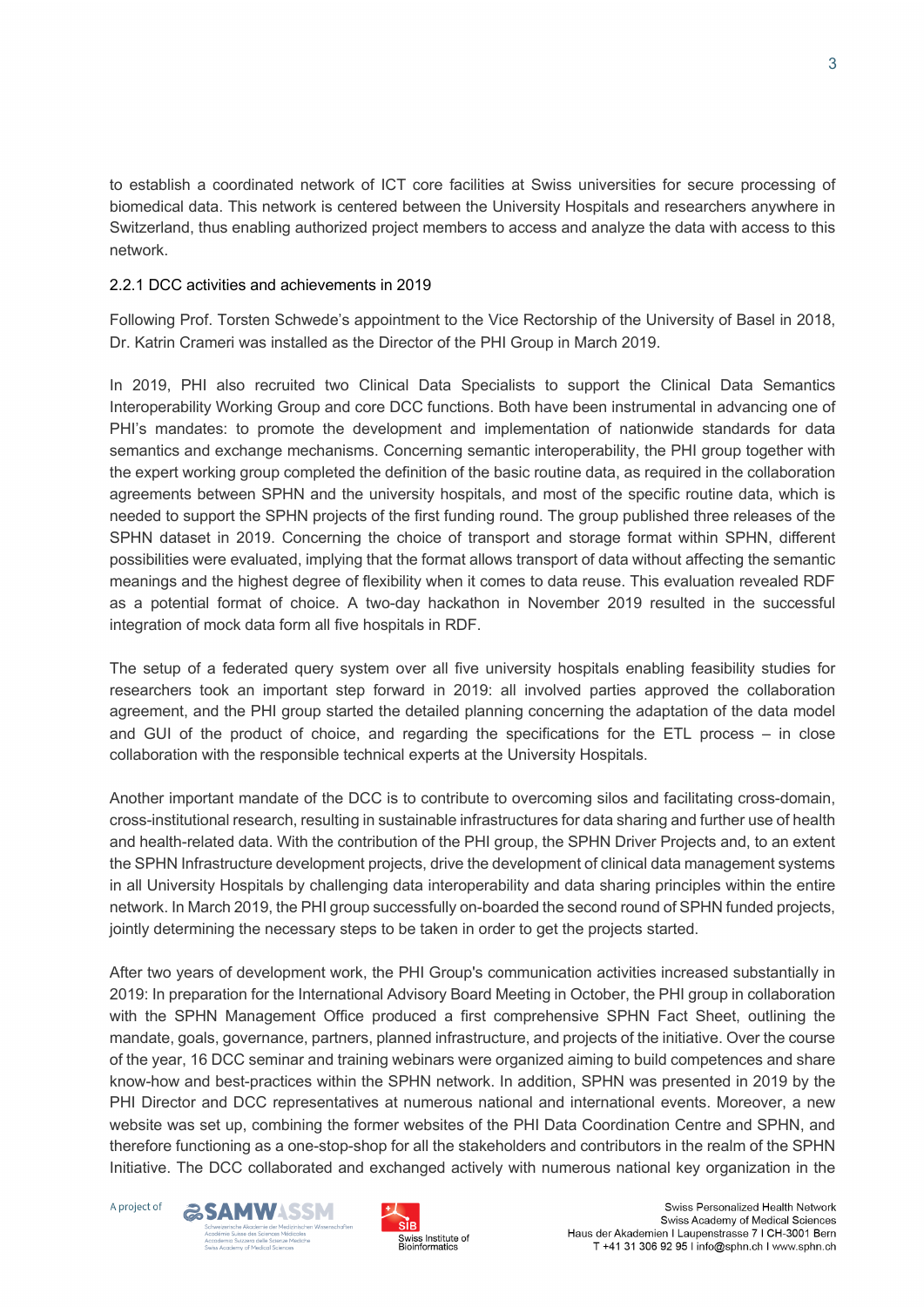field of biomedical and clinical research, and with relevant actors involved in personalized health and datadriven medicine.

A close dialogue was also maintained with similar international initiatives in the framework of the national initiative network. SPHN was selected in 2019 by the Global Alliance for Genomics and Health (GA4GH) to join an international group of leading initiatives. This group works collaboratively to create frameworks and standards to enable responsible research in the field of genomics and personalized health. Representatives of the DCC were actively engaged in the GA4GH Connect Implementation Meeting in the UK in spring 2019 and in the GA4GH 7th Plenary Meeting in Boston, USA, in October. This collaboration allows SPHN to align with GA4GH's global efforts, contributing to the development of international frameworks and standards, and at the same time import international knowledge and expertise to the biomedical community in Switzerland.

#### 2.2.2 BioMedIT activities and achievements in 2019

In parallel of the elaboration of the SPHN initiative, the BioMedIT network project was funded as part of the Swiss Roadmap for Research Infrastructures. The aim of the BioMedIT network is to provide all researchers in Switzerland with access to a service infrastructure for collaborative analysis of confidential data without compromising data privacy. Security measures for Information and Communications Technology (ICT) systems are necessary to protect confidential information from unauthorized use, modification, loss or release. Therefore, the BioMedIT network architecture includes key elements of an effective ICT security system, such as (i) Monitoring and controlling access to confidential information; (ii) Safe transmission of data, and (iii) Secure storage and disposal of data.

In the course of 2019, all three BioMedIT nodes (SIS/Leonhard Med of the ETHZ, sciCOREmed of the University of Basel, and Core-IT of SIB) established multi-tenant high performance storage and compute resources providing a broad range of secure services to store, manage, process and share biomedical data. At the end of 2019, the BioMedIT infrastructure featured data storage capacity approaching in total 5 PB, support for data encryption, secure backup, private-cloud and high performance computing (HPC) leveraging more than 3000 CPU cores and 324 GPUs. In all three nodes, virtualization technologies have been applied to establish private-cloud environments in which each scientific project is completely isolated from other projects with respect to data and compute resources. In order to ensure a standardized and secure data transfer, an end-to-end encryption process from the data source through the BioMedIT network to the designated project space has been developed, based on public-key cryptography. Key management was set up, which is provided as a central service to users of the network. A global ID management has been put in place in two of the three nodes, allowing a single sign-on using the SWITCH edu-ID. A central project and user database has been developed in 2019 and will be implemented as part of a full featured BioMedIT information management system.

An online on-demand community Data Privacy and IT Security Training as well as an online exam have also been developed in 2019. The establishment of the legal framework for data sharing in collaborative research projects using the BioMedIT infrastructure was one of the main challenges in 2019. With the contribution of BioMedIT network members, a joint template for a Data Transfer and Use Agreement for SPHN was published in spring 2019. The BioMedIT network was presented and discussed at over 20 national and international events in 2019.



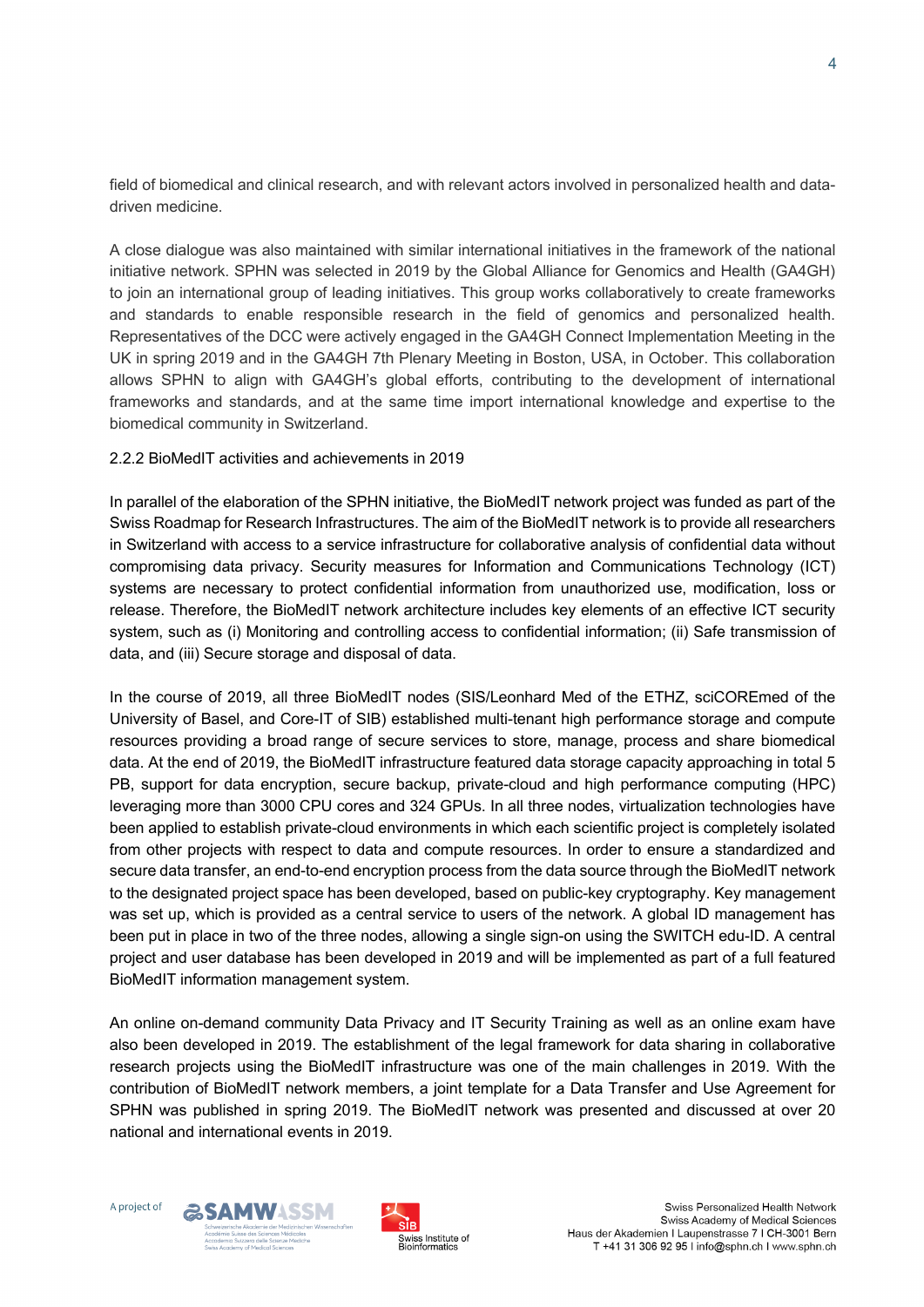## 2.3 National and international collaborations

#### 2.3.1 National collaboration

In 2019, SPHN has been re-enforced the collaboration with the relevant national partners such as the ETH Domain program PHRT, Swiss Biobanking Platform (SBP), Swiss Clinical Trial Organisation (SCTO) by organizing several coordination meetings among the directors of the different organizations, with the aim to better define the roles and responsibilities for overlapping topics that are relevant for all stakeholders. Informal friendly chats were further organized with FMH, SNSF, Science et Cité, unimedsuisse and EPFL in order to strengthen the national collaboration.

Furthermore, SPHN participated at several national events, such as the national conference Santé2020 (31.1.2019), the inauguration of the Bern Precision Medicine Center (20.5.2019), the workshop santéneXt in Zurich (14.11.2019), DayOne Experts (3.12.2019), Workshop «Clinical routine data in paediatric research: The Swiss approach» (5-6.12.2019). The latter event and the IBCl<sup>2</sup> Conference 2019 (10-11.9.2019) were furthermore financially supported by SPHN.

#### 2.3.2 International collaboration

SPHN is a member of the International Consortium for Personalized Medicine (ICPerMed) since July 2017 and attends the Executive Committee meetings that take place twice per year. In addition, the Managing Director participated in the writing group who developed the « ICPerMed Vision Paper », which was published on 25.9.3019.

At the beginning of 2019, SPHN was selected to join an international group of 22 leading initiatives coordinated by the Global Alliance for Genomics and Health (GA4GH). GA4GH is an international, nonprofit alliance formed in 2013 to accelerate the potential of research and medicine to advance human health. While the participation in ICPerMed allows SPHN to coordinate its efforts with other funding bodies, this new collaboration will allow SPHN to align with GA4GH's global efforts, contributing to the development of international frameworks and standards. Given that the exchange of knowledge and expertise at the international level is essential, such a collaboration will be beneficial to the SPHN initiative, as well as its partners and the biomedical community in general.

SPHN was further presented by Representatives of SPHN at numerous international conferences and meetings.

## 2.4 Events & Communications

In 2019, SPHN organized and co-organized the following events:

- Onboarding information for projects awarded in the Call 2018, Bern, 1.3.2019;
- The SPHN Review Meeting was co-organized with the PHI group from 5 to 6.9.2019 in Basel with the support of the Personalized Health Basel team. A new fact sheet was produced on this occasion;
- The MO and the PHI Group worked closely together to modernise SPHN's corporate design with the aim of having a common identity for the MO and the PHI Group. A new website integrating the content of sphn.ch and dcc.sib.swiss was launched in January 2020;
- Publication of articles in the SAMS newsletter, newsletters and a flyer on SPHN.



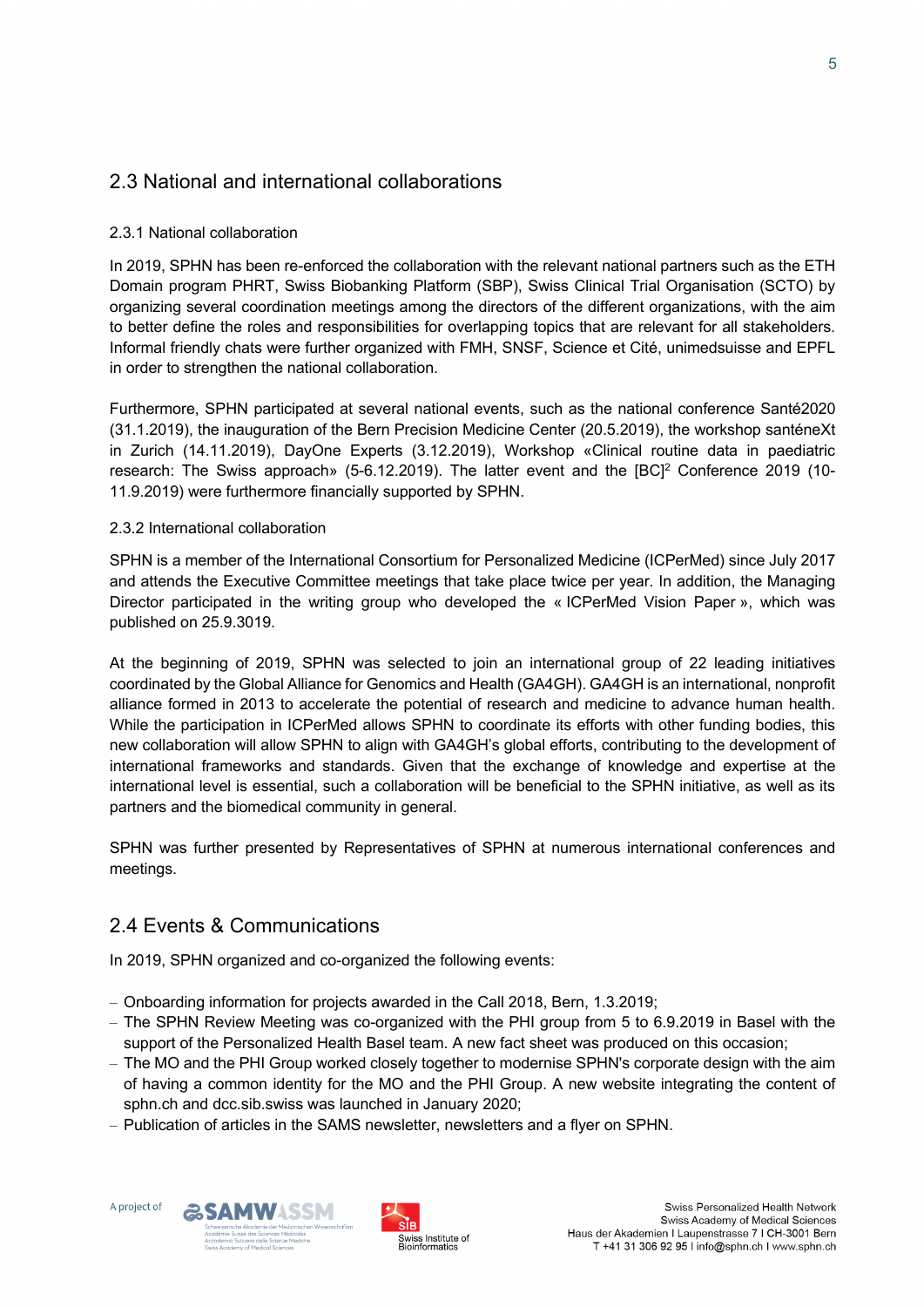In addition, SPHN communicates continuously via its website (www.sphn.ch; available in English, French, and German), Twitter, LinkedIn, and punctual newsletters.

# 3. Finance

The payments of the second installments related to the collaboration agreements with the University Hospitals and the projects awarded in the frame of the 2017 call were made in 2019, as well as the first payments to the projects awarded in the 2018 call for proposals.

The initial business plan of 2 June 2017, from which all the activities of SPHN are derived, was slightly modified a first time in 2018 as the Management Office's operating costs were lower than expected. The resulting surplus was used to increase the funds allocated to the call for proposals 2018.

A second adaptation was decided on 21 November 2019 because the operating expenses of the Data Coordination Center were found to be lower than initially planned. Since this meeting, the SERI announced that the cuts announced on the 2020 contributions would not be applied. This represents another positive effect on the finances of the initiative (Table 1).

The gap analysis done after the 2018 reporting process and the SPHN Review Meeting 2019 with the International Advisory Board (IAB) helped to identify certain points on which the generated surplus should be used.





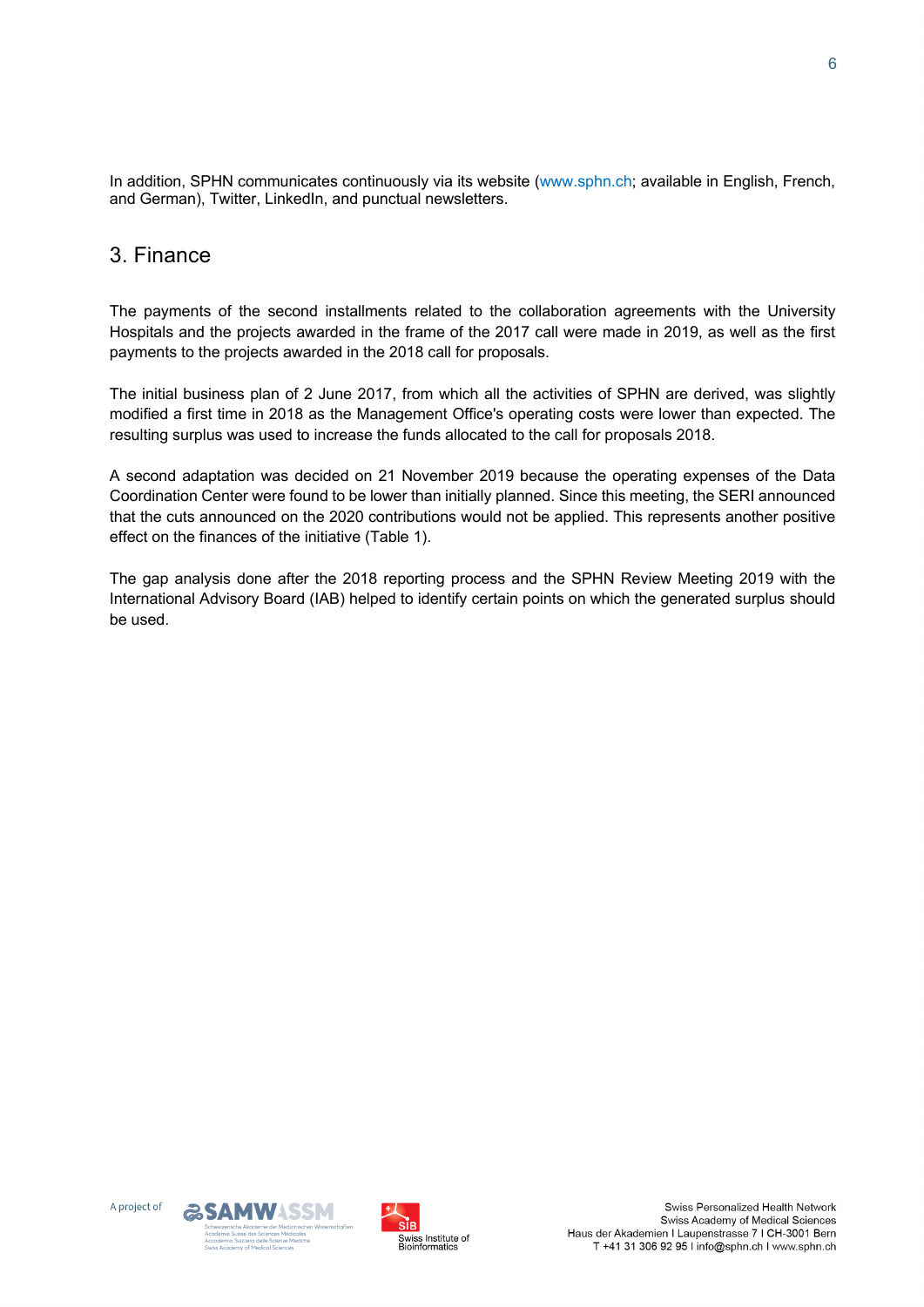| <b>Description [M CHF]</b>                          | <b>Budget</b><br>according to<br>the inital<br>business plan | <b>SERI</b> cuts | <b>Reallocations</b><br>/adaptations | <b>Budget after</b><br>cuts and<br>reallocations | <b>Difference</b><br>with initial<br>plan |
|-----------------------------------------------------|--------------------------------------------------------------|------------------|--------------------------------------|--------------------------------------------------|-------------------------------------------|
| <b>Incomes</b>                                      |                                                              |                  |                                      |                                                  |                                           |
| SERI - SAMW contribution<br>SERI - SIB contribution | 30.0<br>20.0                                                 | $-0.3$           |                                      | 30.0<br>19.7                                     |                                           |
|                                                     |                                                              |                  |                                      |                                                  |                                           |
| <b>Total incomes</b>                                | 50.0                                                         |                  |                                      | 49.7                                             | $-0.3$                                    |
| <b>Expenses</b>                                     |                                                              |                  |                                      |                                                  |                                           |
| Infrastructure implementation                       |                                                              |                  |                                      |                                                  |                                           |
| Collaboration agreements                            | 15.0                                                         |                  |                                      | 15.0                                             |                                           |
| ELSI support staff                                  | 0.2                                                          |                  | 0.1                                  | 0.3                                              |                                           |
| <b>DCC</b>                                          | 5.8                                                          |                  | $-3.0$                               | 2.8                                              |                                           |
| <b>HospFAIR</b>                                     |                                                              |                  | 3.0                                  | 3.0                                              |                                           |
| <b>Total</b>                                        | 21.0                                                         |                  |                                      | 21.1                                             | 0.1                                       |
| Driver and infra. Development projects              |                                                              |                  |                                      |                                                  |                                           |
| Call 2017                                           | 18.5                                                         |                  | $-2.8$                               | 15.7                                             |                                           |
| Call 2018                                           | 6.5                                                          |                  | 3.2                                  | 9.7                                              |                                           |
| <b>Total</b>                                        | 25.0                                                         |                  |                                      | 25.3                                             | 0.3                                       |
| <b>Total projects contributions</b>                 | 46.0                                                         |                  |                                      | 46.4                                             | 0.4                                       |
| <b>Operating costs</b>                              |                                                              |                  |                                      |                                                  |                                           |
| <b>Management Office</b>                            | 4.0                                                          |                  | $-1.4$                               | 2.6                                              |                                           |
| Reserve                                             |                                                              |                  | 0.1                                  | 0.1                                              |                                           |
| <b>Total</b>                                        | 4.0                                                          |                  |                                      | 2.7                                              | $-1.3$                                    |
| <b>Total expenses</b>                               | 50.0                                                         |                  |                                      | 49.1                                             | $-0.9$                                    |
| Difference between incomes and expenses             | 0.0                                                          |                  |                                      | 0.6                                              |                                           |

*Table 1: Initial business plan of the initiative for the 2017-2020 period compared to actual business plan after the different modifications*



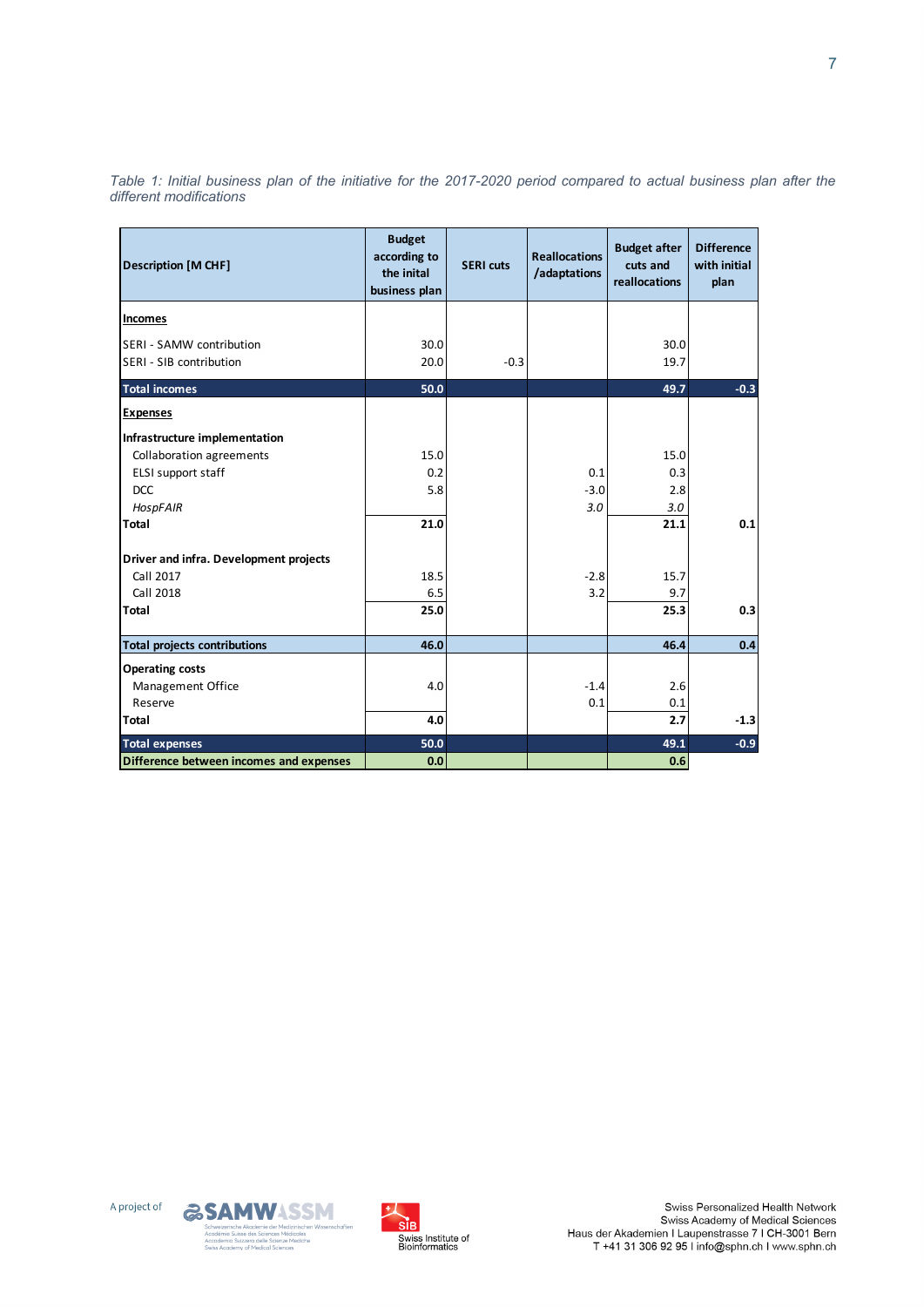The main costs of the Management Office were salaries, working groups (travel expenses, remuneration of group leaders), communication and events. The burden resulting from the banks' passing on the costs of negative interests rates adopted by the Swiss National Bank to customers are still high in 2019 (21 kCHF in 2019 and 2018) (Table 2).

| Cash flow statement (direct method)                  | 2019<br>in CHF | 2018<br>in CHF |
|------------------------------------------------------|----------------|----------------|
| + Cash received from SERI contribution - SAMS        | 7 447 900      | 7 453 600      |
| + Cash received from SERI contribution - SIB         | 5 000 000      | 4 850 000      |
| <b>Total cash received from SERI contributions</b>   | 12 447 900     | 12 303 600     |
| - Cash paid for Collaboration agreements             | $-5000000$     | $-5000000$     |
| - Cash paid to Data Coordination Center              | $-509000$      | $-2313000$     |
| - Cash paid to Infrastructure dev. & Driver projects | $-8626890$     | $-6664904$     |
| - Cash paid for ELSI support staff                   | $-40.000$      | $-80000$       |
| <b>Total cash paid for funding activities</b>        | $-14$ 175 890  | -14 057 904    |
| - Cash paid for personnel expenses                   | -446 990       | $-301102$      |
| - Cash paid for operating expenses                   | $-114820$      | $-199010$      |
| - Cash paid related to activities of bodies          | $-80097$       | $-128600$      |
| + Cash received miscellaneous                        | 10 777         |                |
| Total cash paid related to management expenses       | $-631130$      | $-628712$      |
| <b>Cash flow from operating activities</b>           | $-2359120$     | $-2383016$     |
| Variation of SAMS current account                    | 0              | 6978096        |
| <b>Cash flow from financing activities</b>           | 0              | 6978096        |
| Net increase/decrease in cash                        | $-2359120$     | 4 595 080      |
| Cash on 1.1                                          | 9 559 202      | 4 964 122      |
| <b>Cash on 31.12</b>                                 | 7 200 082      | 9 559 202      |

*Table 2: Cash flow statement 2019 compared to 2018*





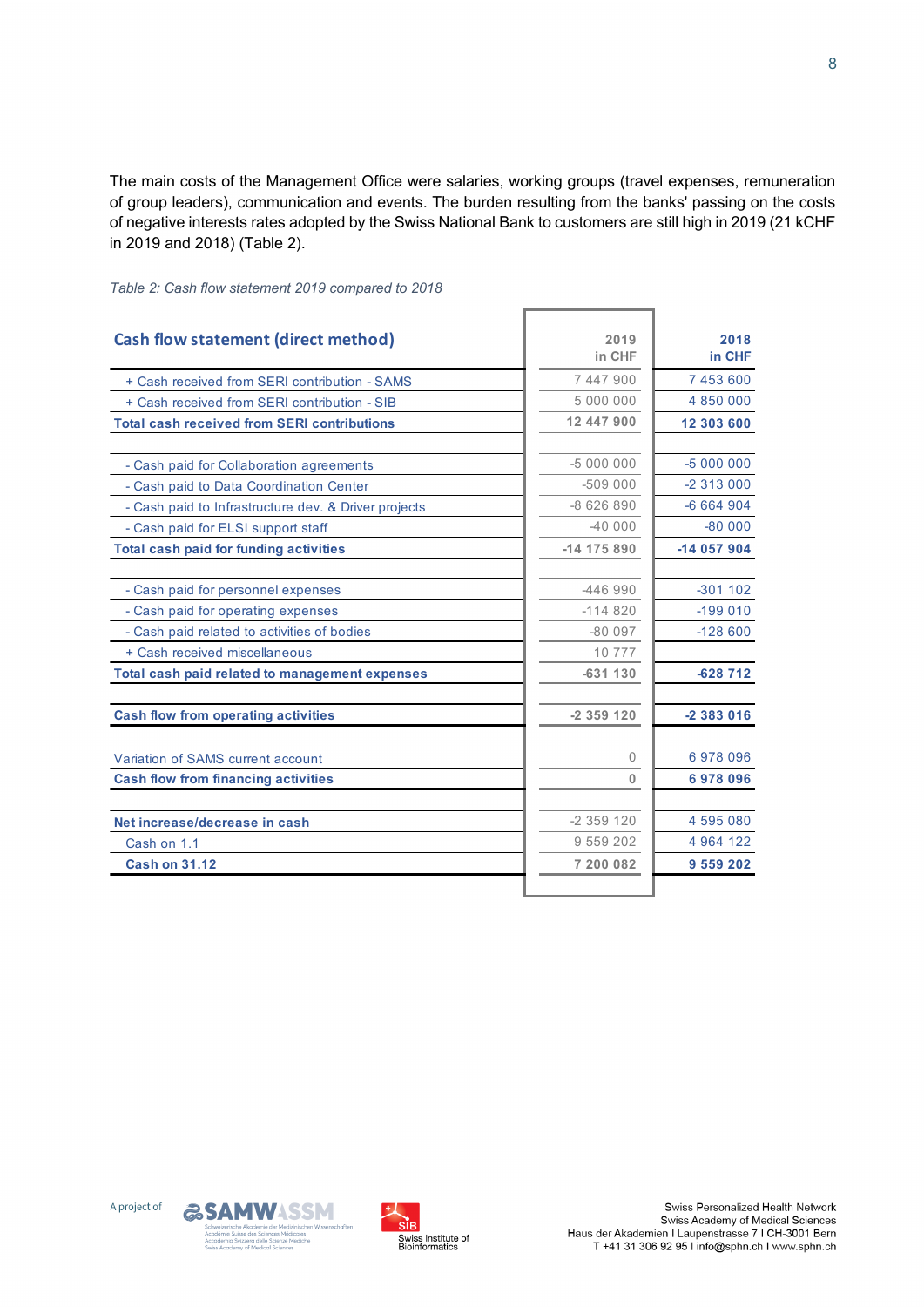## 4. Board Members

#### **National Steering Board**

Prof. Urs Frey, Basel *Chairperson*

Prof. Hugues Abriel, Bern

Dr. Stéphane Berthet, Genève

Prof. Herbert Binggeli, Bern

Prof. Mirjam Christ-Crain, Basel

Prof. Antoine Geissbühler, Genève

Prof. Detlef Günther, Zürich

Dr. Irène Knüsel, Bern *SNSF, Guest*

Brigitte Meier, Bern *FOPH, ex officio*

Dr. Adrien Lawrence, Bern *Managing Director, ex officio*

Prof. Anita Rauch, Schlieren

Prof. Gabriela Senti, Zürich

Prof. Didier Trono, Lausanne

#### **International Advisory Board**

Prof. Russ Altman, USA *Chairperson*

Prof. Iain Buchan, UK

Prof. Jan Hazelzet, The Netherlands

Prof. Paul Klenerman, UK

Prof. Dan Roden, USA







Prof. Peter Meier-Abt, Zürich *Vice-Chairperson*

Prof. Ron Appel, Lausanne

Prof. Beatrice Beck-Schimmer, Zürich

Dr. Katrin Crameri, Basel *Director of the DCC, ex officio*

Dr. Christine Currat, Lausanne *Swiss Biobankig Platform, Guest*

Prof. Matthias Gugger, Bern

Prof. Nouria Hernandez, Lausanne

Annette Magnin *Swiss Clinical Trial Organisation, Guest*

Dr. Olivier Menzel, Vuarrens

Annette Magnin, Bern *Swiss Clinical Trial Organisation, Guest*

Prof. Torsten Schwede, Basel *Chair SPHN Scientific Expert Board, ex officio*

Prof. Jean-Daniel Tissot, Lausanne

Prof. Effy Vayena, Zürich *Chair SPHN ELSI advisory group, ex officio*

Prof. Søren Brunak, Denmark

Dr. Joan Dzenowagis, WHO

Prof. Marie-Christine Jaulent, France

Prof. Oliver Kohlbacher, Germany

Prof. Amalio Telenti, USA

Swiss Personalized Health Network Swiss Academy of Medical Sciences Haus der Akademien I Laupenstrasse 7 I CH-3001 Bern T +41 31 306 92 95 I info@sphn.ch I www.sphn.ch